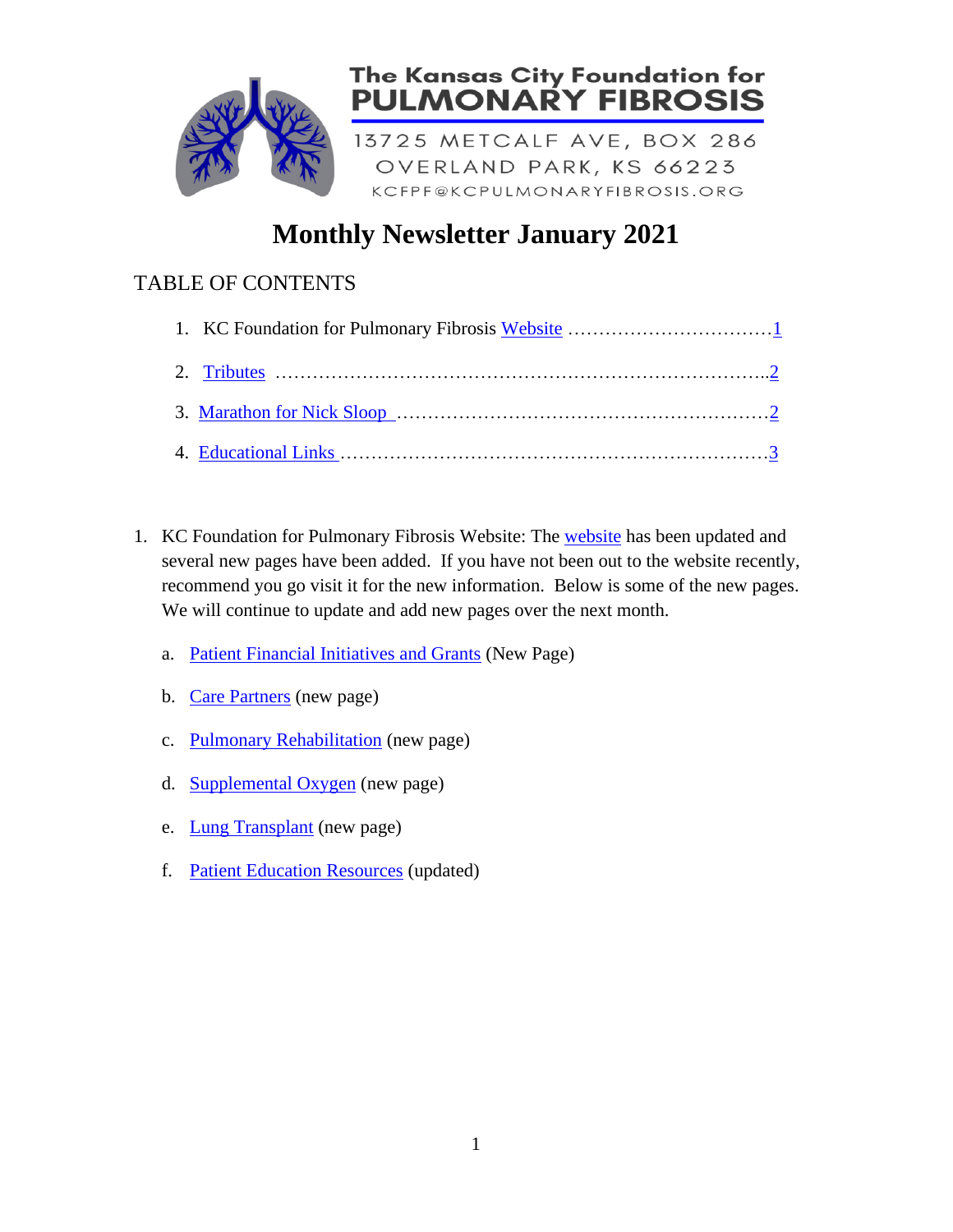## <span id="page-1-0"></span>2. Tribute:

Patricia Ann Gahr: October 5, 1949 – November 10, 2020



Excerpt from Obituary

"Patricia Ann (O'Connor) Gahr joined her parents, two brothers, and her beloved daughter in Heaven on Tuesday, November 10, 2020, after a 6-year battle against pulmonary fibrosis. Pat received a much-needed lung transplant from a hero donor, but complications resulting in an infection throughout her body made it necessary for us to say goodbye to this wonderful wife, mother, sister, cousin, "Mamie," friend, and more." For the complete Obituary go to

[https://www.legacy.com/us/obituaries/kansascity/name/patricia-gahr](https://www.legacy.com/us/obituaries/kansascity/name/patricia-gahr-obituary?pid=197118789)[obituary?pid=197118789.](https://www.legacy.com/us/obituaries/kansascity/name/patricia-gahr-obituary?pid=197118789)

<span id="page-1-1"></span>3. Nicholas Sloop Marathon: Thank You again Nicholas Sloop for raising over \$2,000 for the KC Foundation for Pulmonary Fibrosis. Barbara Sloop Facebook comment about "Nicholas Sloop running his solo marathon to raise money for the Kansas City Foundation for Pulmonary Fibrosis; but I want to share his video of his run. Not only did Nicholas run 26.2 miles but he also carried a Go Pro video camera and recorded his run and commentated while he was running. Wow, that's exerting a lot of energy. If you would like to see his 26.2-mile route through Lawson, watch his video that he put together. He impressed his Mom and Dad  $\bigcirc$ , plus he did it for a good cause. Good job Nicholas." You can relive his marathon by watching his video on YouTube.

[https://www.youtube.com/watch?v=eQ6IxNwxQgk&feature=share&fbclid=IwAR1Th](https://www.youtube.com/watch?v=eQ6IxNwxQgk&feature=share&fbclid=IwAR1Thqfb9G63UF6GV3qZ7yvHBTXtzD-z_YUkeW59RxdTNjNEpdSNO4TRTnQ) [qfb9G63UF6GV3qZ7yvHBTXtzD-z\\_YUkeW59RxdTNjNEpdSNO4TRTnQ](https://www.youtube.com/watch?v=eQ6IxNwxQgk&feature=share&fbclid=IwAR1Thqfb9G63UF6GV3qZ7yvHBTXtzD-z_YUkeW59RxdTNjNEpdSNO4TRTnQ)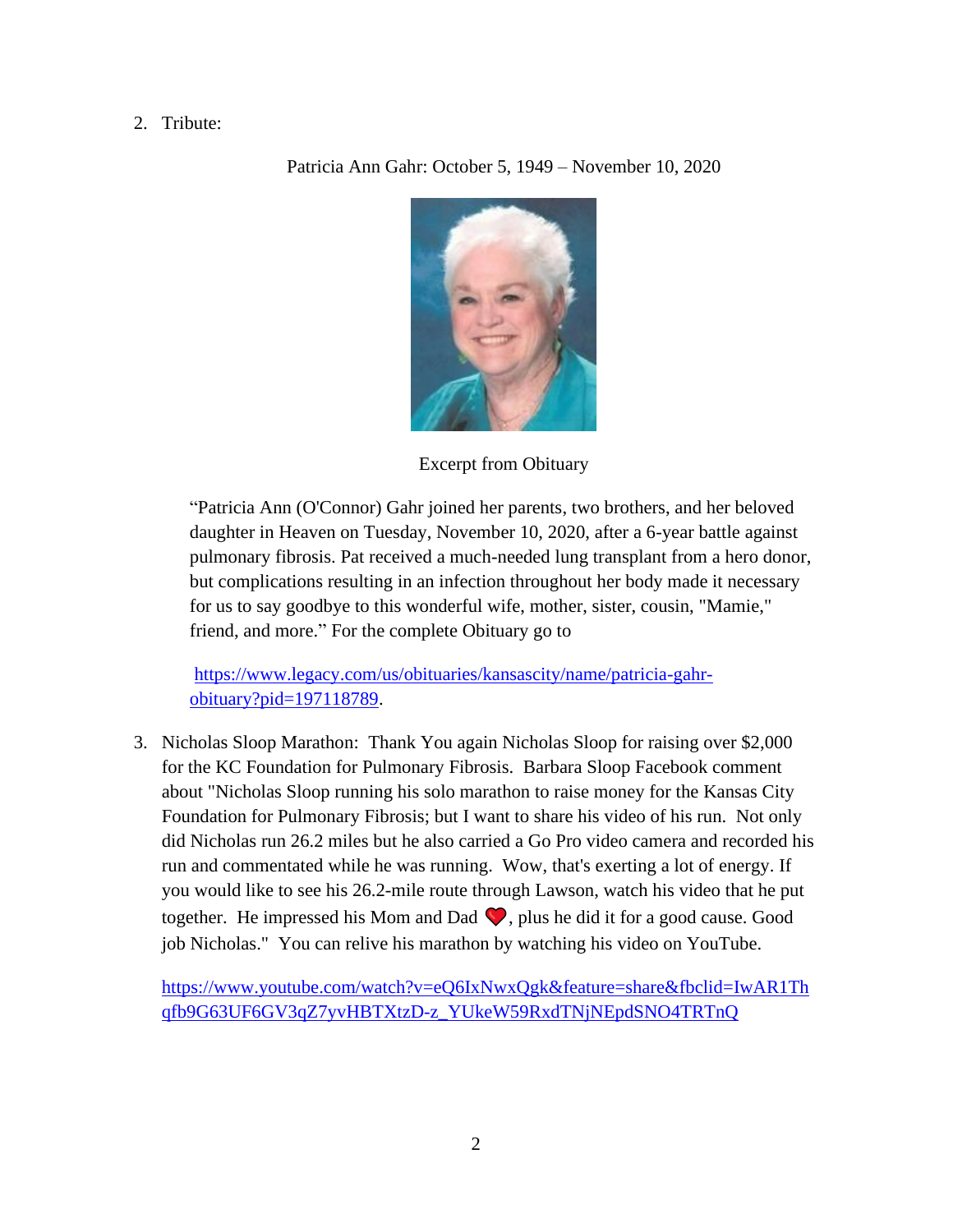

## <span id="page-2-0"></span>4. Educational Links:

- a. Links to Pulmonary Fibrosis Foundation (PFF) articles.
	- (1) PFF is having a Webinar on the Covid-19 vaccine. It should provide some good information about the vaccine and PF. From PFF "PFF Response to COVID-19 Vaccines: Hope is on the Horizon" on Wednesday, January 27th at 12 pm Central Time. We are excited to have Dr. Jesse Couk as our guest speaker and Dr. Amy Hajari Case as our moderator, both from Piedmont Healthcare. Dr. Couk is an infectious disease specialist at Piedmont Healthcare at the Shepherd Center. You can register using the link below."

[https://register.gotowebinar.com/register/4586727516297504524?fbclid=IwAR](https://register.gotowebinar.com/register/4586727516297504524?fbclid=IwAR2cFaAKLaZ-0hvyN2kV52ASN4I72FyDTJ4a3ah5-DifLvU-dJ3mSXT9x5w) [2cFaAKLaZ-0hvyN2kV52ASN4I72FyDTJ4a3ah5-DifLvU-dJ3mSXT9x5w](https://register.gotowebinar.com/register/4586727516297504524?fbclid=IwAR2cFaAKLaZ-0hvyN2kV52ASN4I72FyDTJ4a3ah5-DifLvU-dJ3mSXT9x5w)

(2) From PFF Breathe Winter Issue page 10: "PRECISIONS Trial Will Lay Foundation for Personalized Medicine in PF Biomarkers—biological molecules found in blood that convey information about disease status—play a critical role in PRECISIONS. This ambitious clinical trial is the first ever to apply the principles of precision medicine to the diagnosis and treatment of IPF. And it will use data and blood samples from the PFF Registry." Consider joing the PFF registry (see para: 4 a(3)

[https://www.pulmonaryfibrosis.org/our-role/news-media/breathe](https://www.pulmonaryfibrosis.org/our-role/news-media/breathe-bulletin?fbclid=IwAR1YIVA3-rnt1qudI_Ar7Xo2MVxddL04Txxnr4POr-_fTBo74UgFSPh3-7)[bulletin?fbclid=IwAR1YIVA3-rnt1qudI\\_Ar7Xo2MVxddL04Txxnr4POr-](https://www.pulmonaryfibrosis.org/our-role/news-media/breathe-bulletin?fbclid=IwAR1YIVA3-rnt1qudI_Ar7Xo2MVxddL04Txxnr4POr-_fTBo74UgFSPh3-7) [\\_fTBo74UgFSPh3-7](https://www.pulmonaryfibrosis.org/our-role/news-media/breathe-bulletin?fbclid=IwAR1YIVA3-rnt1qudI_Ar7Xo2MVxddL04Txxnr4POr-_fTBo74UgFSPh3-7)

(3) From PFF Breathe Winter Issue page 10: "PFF's PROLIFIC Consortium Aims to Break Down Barriers in IPF Research What if proteins in your blood known as biomarkers could give your doctor information about what your future with PF might be? And what if the presence or absence of a biomarker could predict whether a specific medication would help you? That's the promise of precision medicine."